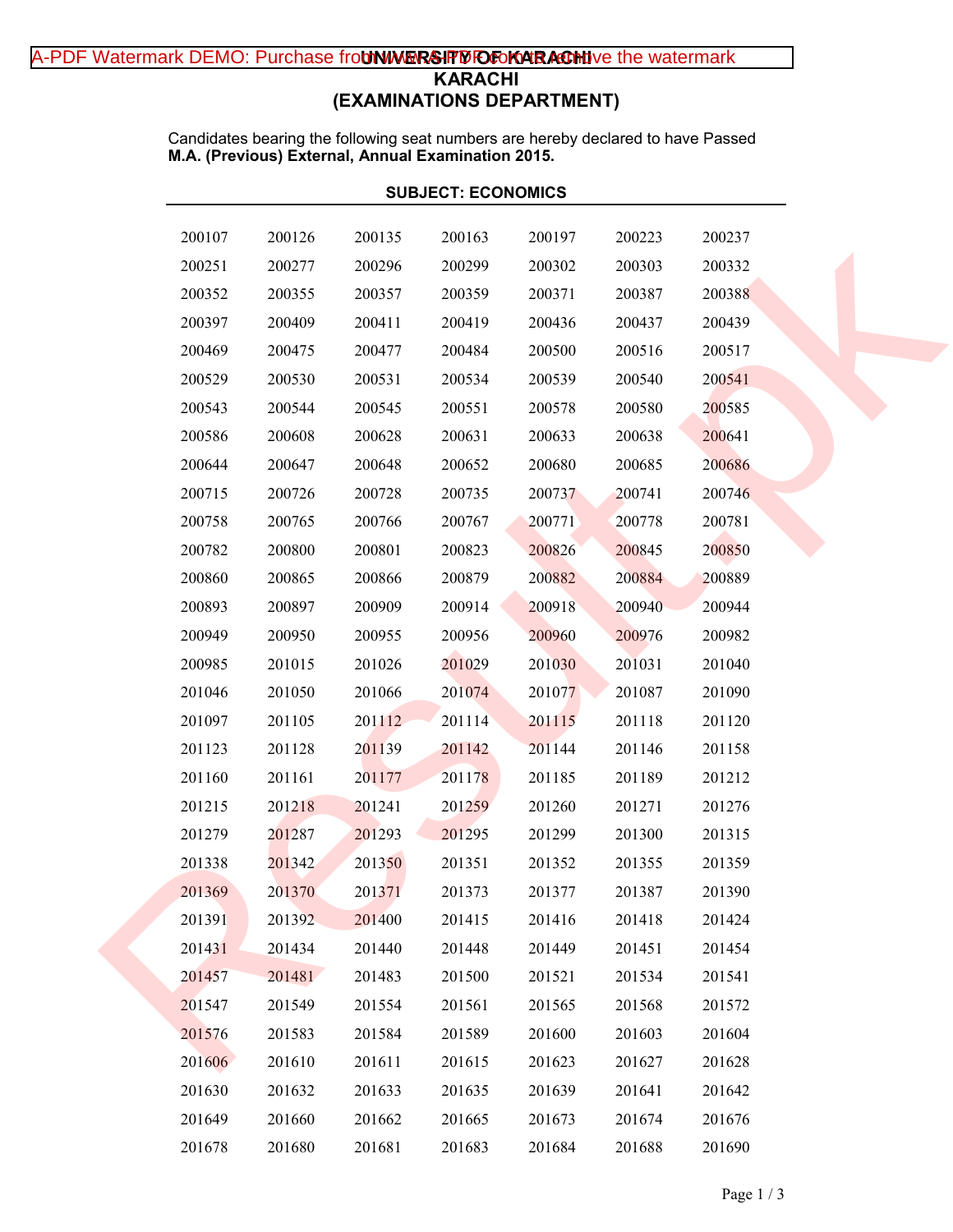| 201694                                       | 201695           | 201696          | 201699                          | 201702       | 201703  | 201717                 |
|----------------------------------------------|------------------|-----------------|---------------------------------|--------------|---------|------------------------|
| 201718                                       | 201720           | 201721          | 201736                          | 201741       | 201743  | 201744                 |
| 201745                                       | 201753           | 201759          | 201761                          | 201766       | 201768  | 201773                 |
| 201782                                       | 201789           | 201792          | 201794                          | 201797       | 201802  | 201813                 |
| 201821                                       | 201824           | 201826          | 201843                          | 201856       | 201859  | 201867                 |
| 201872                                       | 201894           | 201895          | 201900                          | 201904       | 201908  | 201914                 |
| 201928                                       | 201938           | 201957          | 201964                          | 201971       | 201981  | 201983                 |
| 202004                                       | 202011           | 202012          | 202018                          | 202037       | 202045  | 202048                 |
| 202062                                       | 202064           | 202118          | 202130                          | 202133       | 202142  | 202149                 |
| 202156                                       | 202158           | 202181          | 202228                          | 202233       | 202242  | 202253                 |
| 202254                                       | 202255           | 202263          | 202264                          | 202268       | 202291  | 202299                 |
| 202313                                       | 202321           | 202325          | 202336                          | 202337       | 202339  | 202341                 |
| 202350                                       | 202353           |                 |                                 |              |         |                        |
|                                              |                  |                 | <b>STATISTICS OF THE RESULT</b> |              |         |                        |
| <b>REGISTERED</b>                            |                  | <b>APPEARED</b> | <b>PASSES</b>                   | <b>FAILS</b> |         | <b>PASS PERCENTAGE</b> |
| 2277                                         |                  | 2009            | 317                             | 1692         | 15.78 % |                        |
| 202204                                       | 202205           | 202207          | 202208                          | 202209       | 202340  | 202356                 |
| 202357<br><b>FOR UNFAIR-MEANS:</b><br>201672 | 202359<br>201750 | 202362          | 202363                          | 202364       | 202365  |                        |
| FOR FINE:<br>201998                          |                  |                 |                                 |              |         |                        |

## **STATISTICS OF THE RESULT**

| <b>REGISTERED</b> | <b>APPEARED</b> | <b>PASSES</b> | <b>FAILS</b> | <b>PASS PERCENTAGE</b> |
|-------------------|-----------------|---------------|--------------|------------------------|
| 2277              | 2009            | 317           | 1692         | 15.78 %                |

## **WITH HELD SEAT NOS:**

## **FOR REGISTRATION:**

| 202204 | 202205 | 202207 | 202208 | 202209 | 202340 | 202356    |
|--------|--------|--------|--------|--------|--------|-----------|
| 202357 | 202359 | 202362 | 202363 | 202364 | 202365 | $- - - -$ |

## **FOR UNFAIR-MEANS:**

## **FOR FINE:**